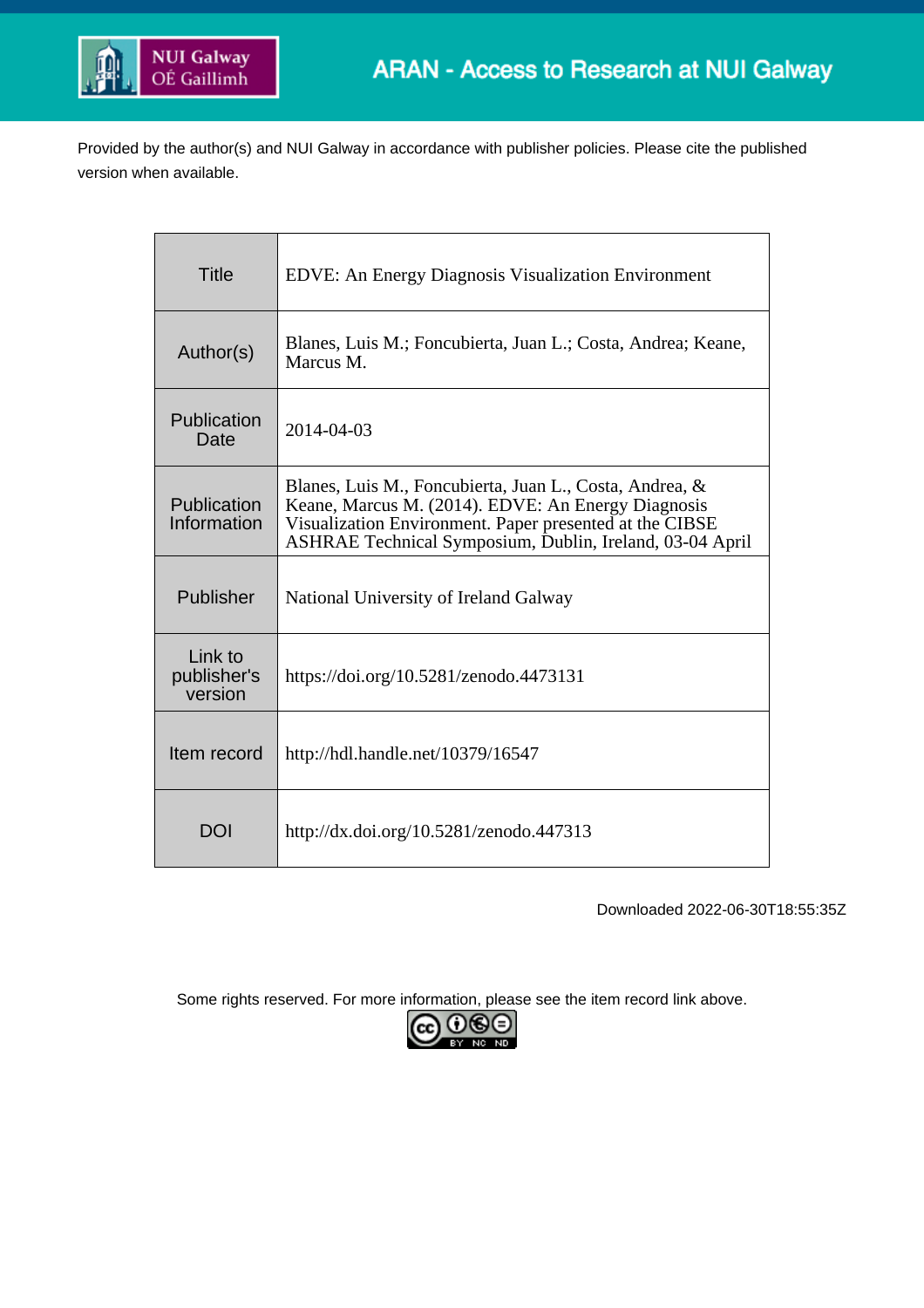### **EDVE: An Energy Diagnosis Visualization Environment**

Luis M. Blanes Restoy<sup>a,b</sup>, Juan L. Foncubierta<sup>c</sup>, Andrea Costa<sup>a,b</sup>, Marcus M. Keane<sup>a,b</sup> <sup>a</sup>IRUSE. Informatics Research Unit for Sustainable Engineering National University of Ireland, Galway<br><sup>b</sup>Rvan Institute for Marine, Environmental and Ener Ryan Institute for Marine, Environmental and Energy Research "<br>وتناقض Crupo de Ingenieria Termica Universidad de Cadiz, Spair <sup>c</sup>iiTer. Grupo de Ingenieria Termica. Universidad de Cadiz. Spain Corresponding author: Lmblanes@gmail.com

### **Abstract**

In this paper we describe the motivations, development and results of EDVE: the Energy Diagnosis Visualization Environment that helps to quickly visualize faults and anomalies in energy consumption at the whole building level. EDVE relies in visual comparisons against predicted benchmarks using calibrated building models plus a set of predefined performance metrics. In this paper EDVEs development process is explained and a framework to evaluate web technologies prior its adoption is proposed. The underlying methodology of the tool is also described alongside an example of use. In this example, a data set generated by a modelling software where different faults have been forced is visualized. The effectiveness of different benchmark metrics to assist on fault analysis and diagnosis tasks is discussed. Finally, potential shortcomings and challenges ahead are outlined.

**Keywords:** Visualization, Energy Management, Simulation

### **1. Introduction**

It is estimated that buildings consume between 20% and 40% of the global energy, 50% of which is associated with HVAC systems. [i] These systems perform rarely as intended in practice. Energy diagnostic tools and Fault Detection and Diagnosis methods are a means to reach an enhanced performance of HVAC systems by improving energy efficiency in the operational period. By adopting recommissioning of HVAC systems it is calculated that energy efficiency can improve up to 20% - 30% of the overall system performance.[ii]

Building Managements Systems (BMS) started its development during the 1970s and have evolved from basic pneumatic control systems to highly sophisticated tools using machine learning algorithms to optimize systems operation. During the later years, data acquisition and storage capabilities have multiplied their capacity, and data sets have become increasingly complex. These advances are driving the market towards tools and services provided through the Internet. New paradigms as the Semantic Web, Software as a Service (SaaS), or the Internet of Things (IOT) are already prominent, and will influence next generation of energy management tools.

Energy consumption monitoring and supervision of HVAC systems can be performed nowadays using these advanced technologies. Modern BMS handle vast amount of data displaying a myriad of parameters and generating comprehensive data sets. However, much of the capabilities of these tools are not fully maximized due to poor design, lack of client acceptance or lack of integration with operations and maintenance in practice. Problems with the translation of data into actionable information have been highlighted by Duarte et. al [iii]. Lack of appropriate skills on using BMS tools and have also been demonstrated by Piette et. al [iv], and

Page 1 of 16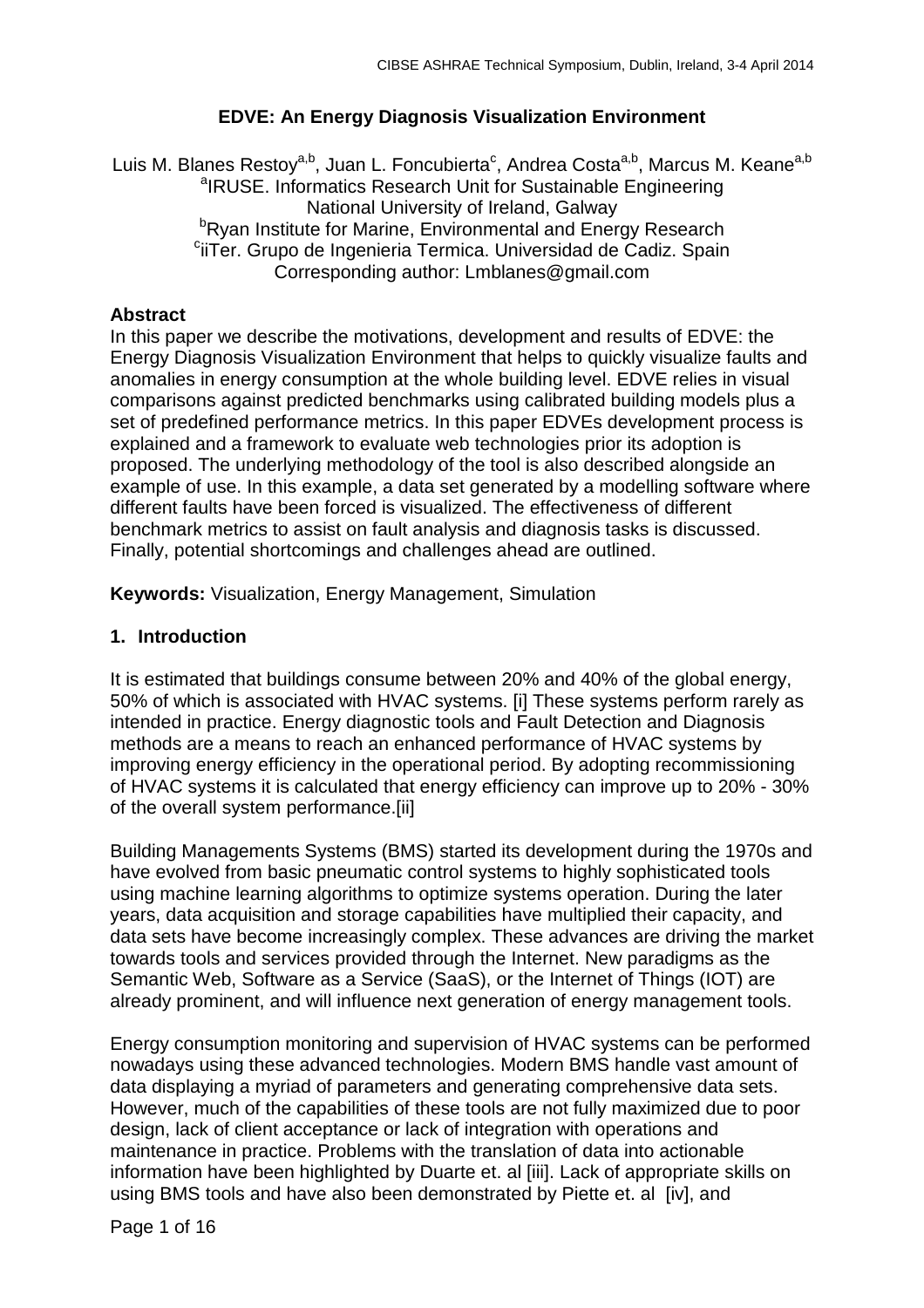acceptance barriers blocking a site-wide adoption of energy monitoring technologies was detected by Ulickey et al. in the US [v].

Moreover, the use of calibrated building energy models has proven to be a valuable instrument for energy management, providing useful benchmarking data and a test bed for operation's optimization. A definitive solution that integrates data acquisition, on-line control monitoring of energy systems, building energy simulation and integration with operations and maintenance remains a challenge. BMS systems, traditionally have integrated control and monitoring of mechanical and electrical systems and more recently alarm handling and schedule optimization. The capabilities to diagnose faults is starting to attract attention among industry stakeholders. Some systems have incorporated Fault Detection and Diagnosis (FDD) techniques embedded into BMS. Nonetheless, FDD tools are in an early stage of development within the HVAC sector.

A clear distinction between "Advanced Energy Information Systems" (EIS) and "Fault Detection and Diagnosis" (FDD) tools has been widely documented in the US [v]. EIS tools operate using a top down approach, discordances between benchmark energy consumption values are compared against real energy consumption, but there is no indication of the origin of a fault. FDD tools differ from EIS tool in that they provide diagnosis capabilities following a bottom-up approach: faults are detected at the system or component level, and diagnosis are provided to the user.

EDVE tool can be considered within the first category. It is primarily focused on energy anomaly detection at the whole building level (top-down approach) and also provides ways to visualize additional information to track the possible cause of a fault. The ultimate vision of EDVE is to provide energy managers with an easy to use environment that leverages existing databases by applying simple and effective data transformation methods thus facilitating users to compare data efficiently. EDVEs targets visualization of energy in both existing and new buildings.

In this paper, the development of the tool is described in section two, exposing an overview of the multiple alternatives and technologies available. A comparison between two widely used solutions is described and a framework for evaluating application tools is proposed. EDVEs methodology, workflow and the predefined performance metrics are also presented. In section three, an example showing how modelling and visualization techniques are applied using the tool is explained. Next developments of the tool are described in section four. To finalize, in section five, conclusions and lessons learned are accounted for.

### **2. Application development**

The key concept before the start of the development was to explore the possibilities of using visualization techniques applied to energy management. From initial discussions a preliminary brief with basic requirements was issued. Rapid Application Development (RAD) principles have been applied, involving a number of so-called sprints, that is, iterative releases of the solution that are tested and further developed as packages. This approach was preferred instead of performing long and uncertain requirements gathering, design specifications and other more comprehensive and structured approaches to software development.

The technical approach focused on using web application frameworks rather than high level coding. A framework combines low level web technologies to make the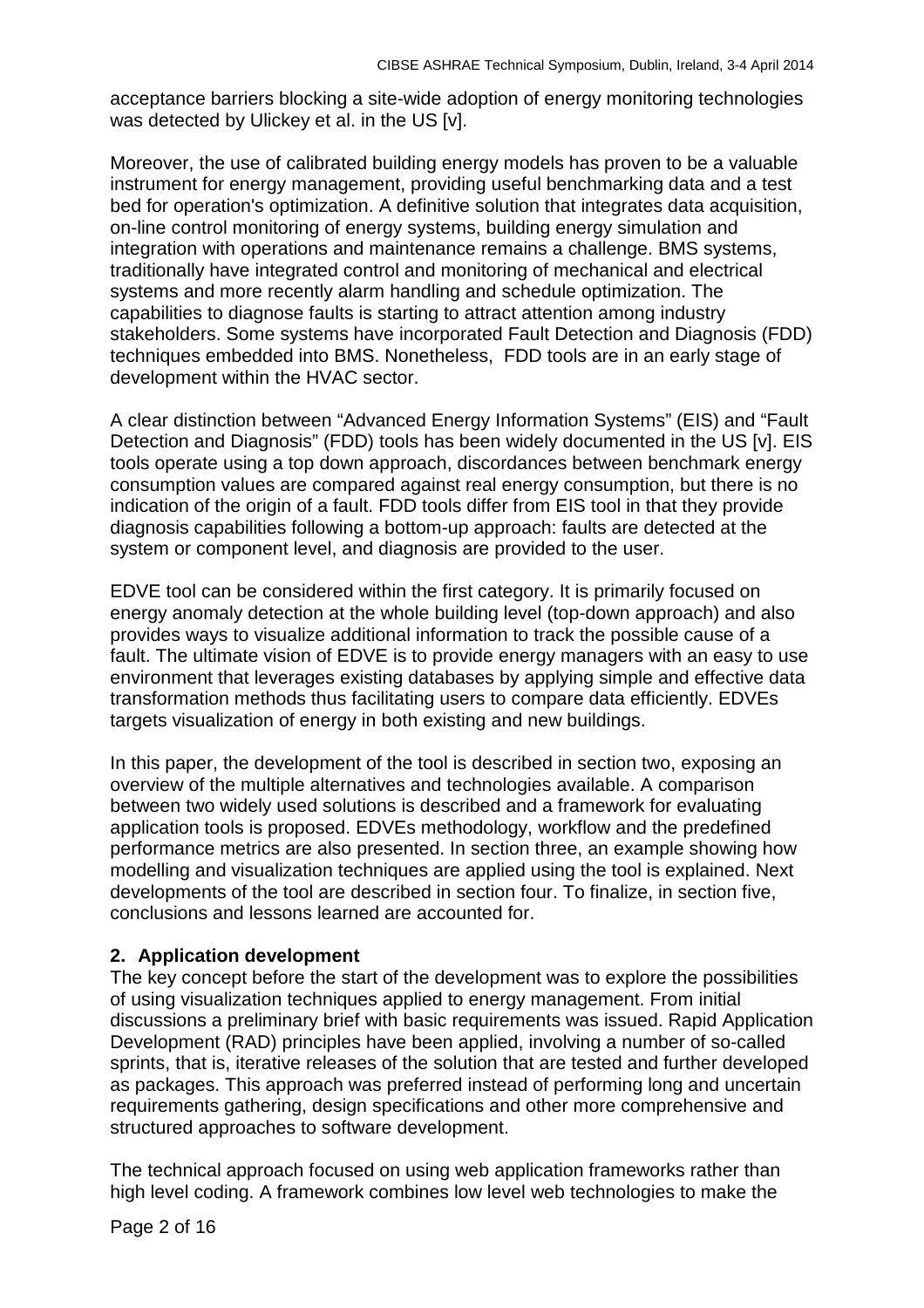development easier and faster. The initial requirements were simple: an easy to use/easy to deploy tool to quickly visualize time series and provide easy comparison of data. After the initial idea, an investigation of the different technologies available was conducted. A summary of technologies for web development frameworks is summarized in [Fig 1.](#page-3-0) showing a big deal of complexity. This can pose a substantial barrier to early practitioner as it is difficult to asses which technology to use, and what are the trade offs of any pathway. Engineers with programming skills can overcome these issue by using web frameworks. These schemes allow programmers to build applications and make use of different technologies without having to explicitly dive into different high or mid-level software and languages or deal with the assemblage of different code pieces where compatibility issues may occur. As an example, a framework uses HTML and JavaScript languages but it is not required to explicitly learn and master these languages as the framework provides an easy and robust way of rapid design and prototyping a web-based application.



### **Fig 1 – Tree of analysed web technologies**

<span id="page-3-0"></span>Finally, two alternatives were tested: (1) Web development based on R statistical package deployed on ShinyR server, and (2) Rich Internet Application (RIA) using Java™ based framework VAADIN™ and JavaScript libraries. A set of features and performance indicators was firstly established and then two alternative were tested against them. A simplified test involved handling a noticeable big data set containing half million data entries was also performed. A summary of this analysis showing the best fitted solution for all the assessment indicators is shown in [Table 1.](#page-3-1) A more detailed explanation of this comparison can be consulted in [Appendix 1.](#page-15-0) Finally, Vaadin offered a more reliable option to start the design and development of the EDVE tool.

|                            | Vaadin | R |
|----------------------------|--------|---|
| <b>Execution Speed</b>     |        |   |
| Time of development        |        |   |
| Flexibility                |        |   |
| Compatibility              |        |   |
| Data Source                |        |   |
| <b>Learning Curve</b>      |        |   |
| <b>Programing Language</b> |        |   |
|                            |        |   |

<span id="page-3-1"></span>**Table 1 Summary of Vaadin and R performance**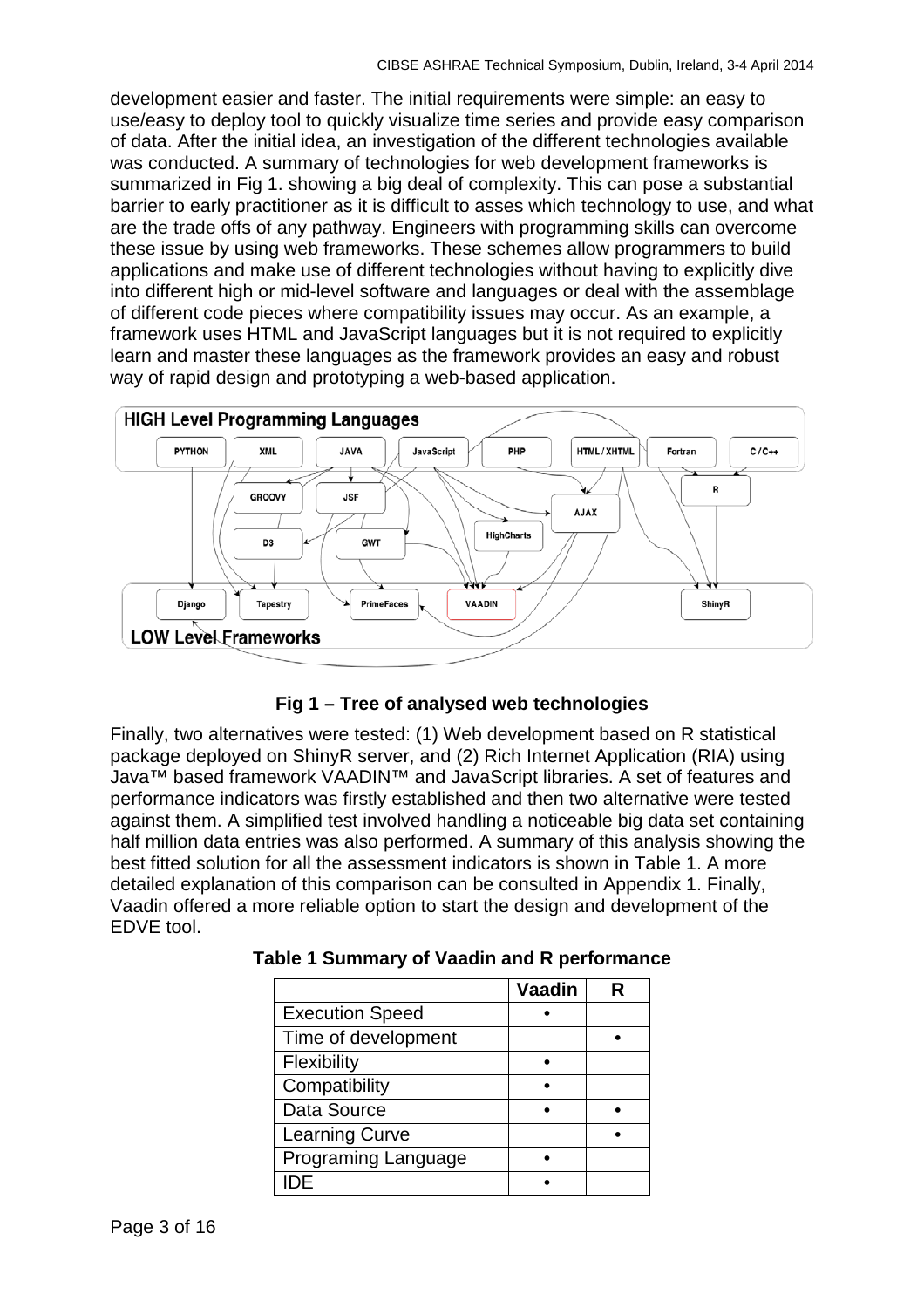| Web Technology              |  |
|-----------------------------|--|
| License                     |  |
| Documentation               |  |
| <b>State of Development</b> |  |

# **2.1.EDVEs Graphical User Interface (GUI)**

EDVE main window is divide in three parts: (1) a left column where user select the graphs to visualize, the period of study and others options, (2) the central window where graphs and visualizations occurs, and (3), the left panel where the database selector tool and the faults engine are placed. An additional event logger frame is displayed within an horizontal banner at the bottom part of the application. The layout is shown in [Fig 2.](#page-4-0) So far the tool is in prototype version, and a final Beta version will include more functionalities and will be tested using real building as demonstrators.



**Fig 2 - Overview of EDVEs GUI**

# <span id="page-4-0"></span>**2.2.EDVEs Architecture and Data Flow**

EDVE is platform independent. Whereas the core of the tool is developed in JAVA language, the final user interface is deployed in a web browser without necessity of any plugins, thus can be used by a variety of users online. To illustrate these concepts, [Fig 3](#page-5-0) shows the server-client architecture and data flows. The application resides in the server side and interaction takes place using a web browser as an ubiquitous interface.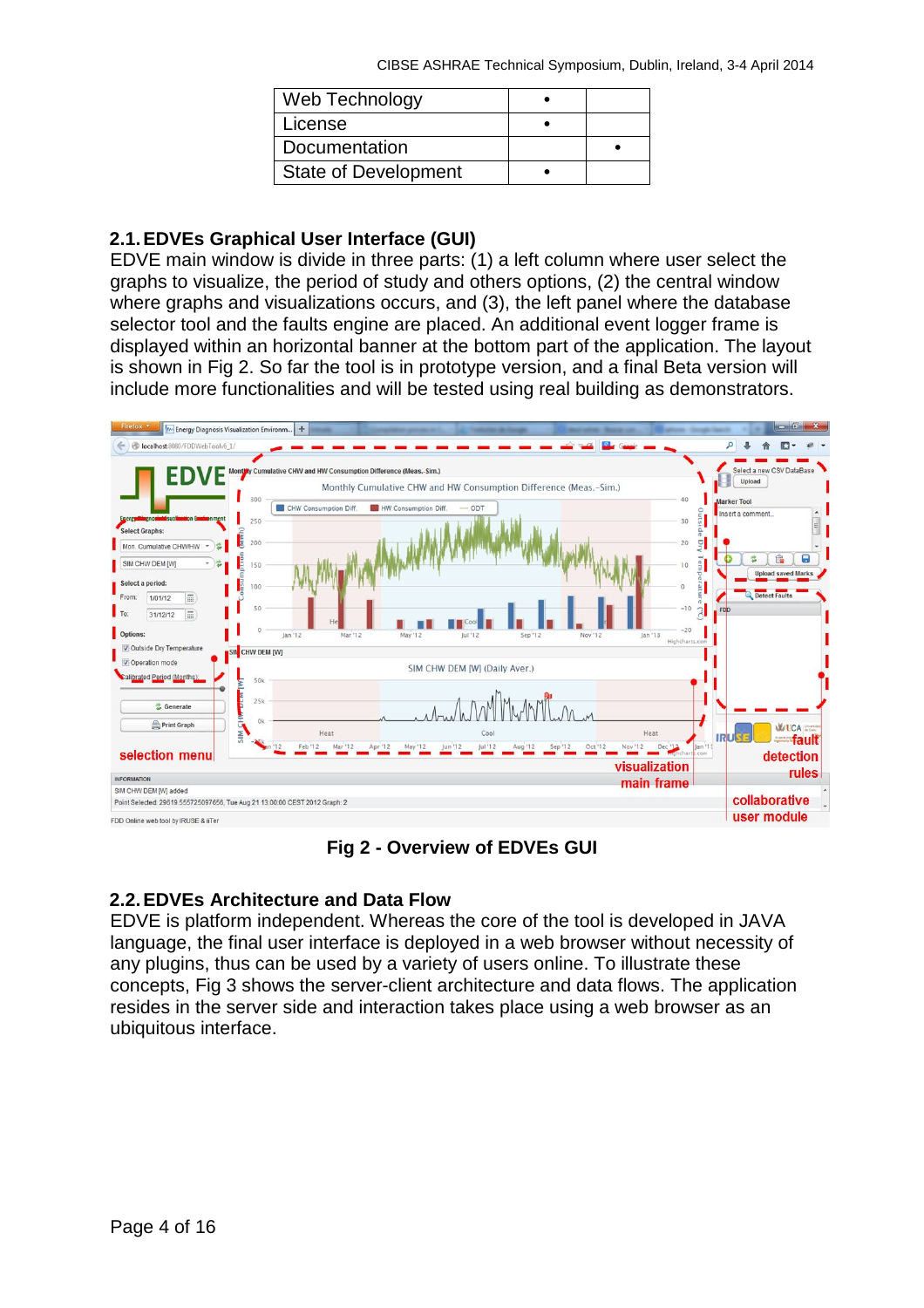

**Fig 3 - EDVE server-client architecture**

<span id="page-5-0"></span>EDVE will be implemented as an online Software as a Service (SaaS) tool. This way different stakeholders can make use of it remotely on demand. SaaS concept is becoming commonly used as it provides a number of advantages in contrast with traditional software distribution models. Typically, visualization tools like EDVE can be conceived as part of a more comprehensive strategy within an organization to serve the purpose of energy efficiency (i.e. ISO 50001 Action Management Plan). In this line, three types of potential users can be identified: (1) Energy Managers. They are responsible for carrying out the energy review, energy planning and identifying of improvement opportunities. EDVE can help them monitor energy performance, using simulation to study the impact of energy conservation measures, establishing the energy baseline and tracking down the effectiveness of actions undertaken, (2) Technical Financial Officer. This user can use EDVE to help quantify energy investments, translating energy savings into monetary savings, and (3) Operations and Maintenance Personnel can make use of visualization tools on a daily basis, their duties are the day to day monitoring of BMS alarms, to execute scheduled maintenance activities and address emergency requests. Visualization of energy anomalies and troubleshooting can be supported by EDVEs capabilities using time series analysis.

### **2.3.EDVEs methodology**

As highlighted previously, EDVEs use relies on the visual comparison of simulated energy versus real performance. Using EDVE requires a number of steps, as depicted in [Fig 4:](#page-6-0)

- 1. Select, analyse and develop a whole building performance simulation (WBPS) of the building and systems of interest;
- 2. Calibrate the model using a tested calibration methodology [vi] [vii];
- 3. Build a data set according to EDVEs convention;
- 4. Visualize faults making use of different predefined benchmark metrics;
- 5. Explore the data set assisted by the EDVE tool to find correlating values and infer root causes.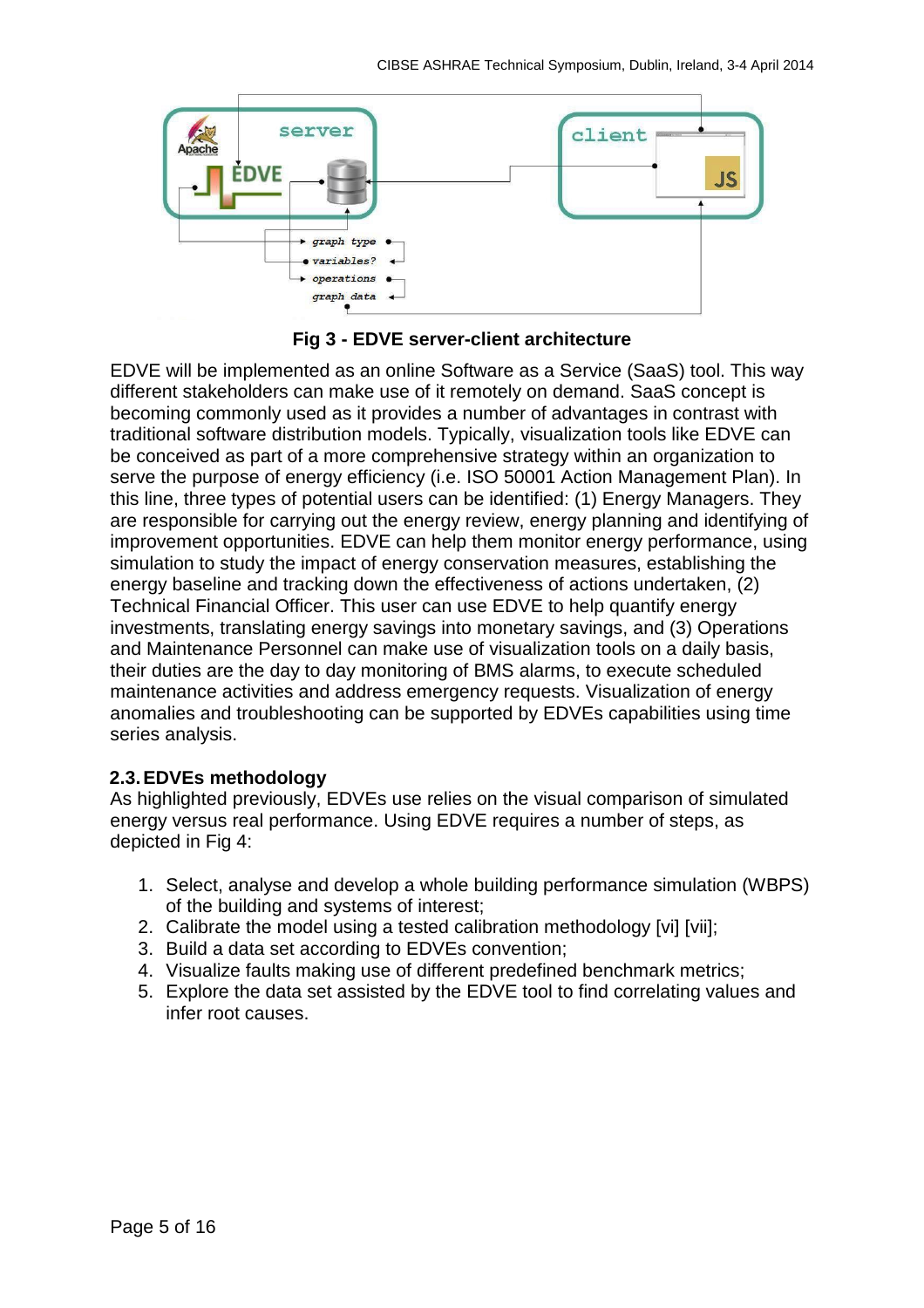CIBSE ASHRAE Technical Symposium, Dublin, Ireland, 3-4 April 2014



**Fig 4 - EDVEs Methodology**

### <span id="page-6-0"></span>**2.4.Benchmark Metrics**

Assessment of whole building energy performance and/or HVAC systems need reliable benchmark to use for constant comparison. These benchmarks can be understood two ways: (1) constructed empirically from energy consumption data or, (2) as baselines generated by simulation software representing "design intent" or "fault-free condition".

In the first case, sources and methods for benchmark of buildings are available, being the EPBD Framework in Europe [xxi] and Energy Star Portfolio Manager [xxii] tool in US the most significant. Both instruments are based in the concept of "reference building", that is, a set of calculations and indexes constructed upon existing building stock data.

In the second case, a baseline is generated using calibrated building models. Methodologies for modelling and calibration have been developed by Raftery et. al [vii]. Once the baseline model is established it is used as benchmark to either compare in search for energy anomalies (FDD) or to verify improve performance as it is required by ISO 50001 energy management standard and IPMVP protocol.

A third approach can be the use of DOE benchmark models for commercial buildings developed in Energy Plus [xxiii], this are ready to use building models based on statistical data. Assumptions and simplifications of these models are fully documented and form the base of ASHRAE analysis and development of energy standards.

More specifically, HVAC systems lack of a consistent database for benchmarking. This challenge is being addressed by EU FP7 project iSERV [xxiv] that aims to build a database of at least 1,600 HVAC systems across Europe and use it as an online tool for continuous monitoring and benchmarking.

Page 6 of 16 EDVE predefined metrics are based on comparison of measured versus simulated and are based on already proven methods developed by Lee, Painter and Claridge in US [vi]. Comparison between predicted energy consumption and real energy consumption is performed in various ways. The parameters of study are Hot Water (HW) and Chilled Water (CHW) instantaneous energy rate (W). CHW and HW are measures easily available at the whole building level normally from metered data stored by BMS. EDVE can handle data coming at different intervals (e.g.: BMS typically logs data at 7' 30'' intervals or in 15' intervals, or even hourly data). The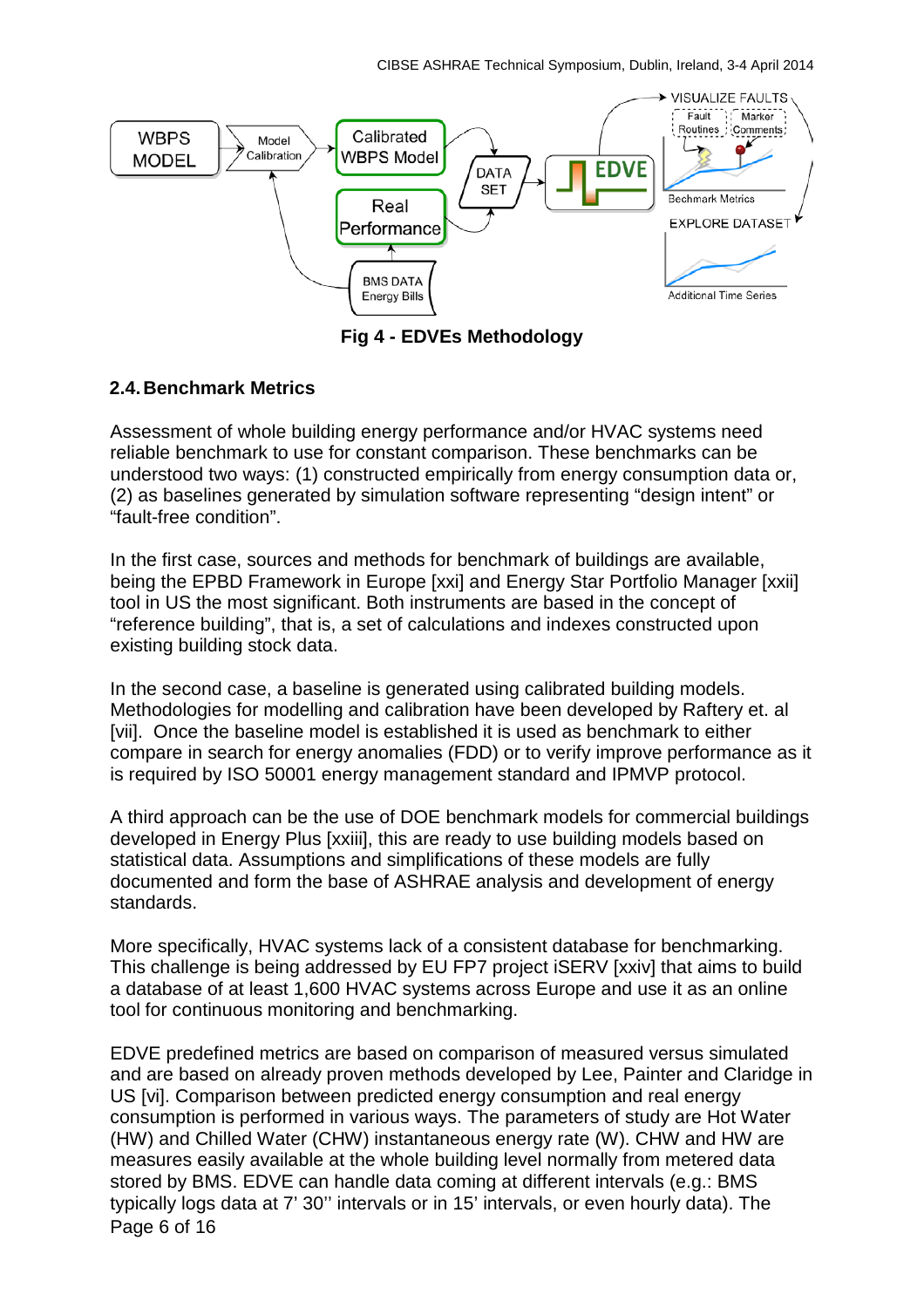(1)

(2)

(3)

application can also handle sparse data sets (mostly with "empty", "NULL" or "0" values). The values are integrated automatically to account for the absolute energy consumption (KWh or MWh) within the time period of interest. Once net energy consumption is worked out, the benchmark metrics are constructed.

The metrics defined are three: (1) Monthly differences (MD), (2) Daily normalized differences (DND) and (3) Cumulative Differences (CD). These metrics are constructed both for heating energy and cooling energy and can be visualized jointly in the same graph or separately.

Monthly differences are expressed in Equation 1. This is the difference between the monthly energy consumption of the measured period and the simulated energy consumption for the same period. Energy consumption is calculated as the sum of the daily energy consumption for each month. This is expressed in bar charts showing positive or negative values. Positive values account for abnormal increase on energy consumption and vice versa. This metric shows absolute differences.

$$
\Delta E_{\text{monthly}_k} = \sum_j (E_{\text{measured }j,k} - E_{\text{simulated }j,k})
$$

Where:

 $E_{measured} =$  daily measured energy consumption  $E_{simulated}$  = daily simulated energy consumption

Daily normalized differences is shown in Equation 2. This metric express the daily difference of measured versus simulated daily energy consumption. This measure is then normalized against the same day of the calibrated period. It is expressed as a percentage.

$$
E_{day} = 100 \left[ \frac{(E_{measured} - E_{simulated})}{\overline{E}_{calibration}} \right]
$$

Where:

 $E_{measured} = daily measured energy consumption$  $E_{simulated}$  = daily simulated energy consumption  $E_{\text{calibration}} =$  daily simulated energy (same day but of the calibrating period)

Finally, the Cumulative Differences metric shows the cumulative difference between the expected "right" performance od the building and the real performance can be seen in Equation 3. The difference accumulates throughtout the period of study. Visualization of this metric can be seen as the "energy penalty" of the buiding along its history, whereas the slope of the line can be interpreted as a representation of on going performance for a given day. This way a positive slope means "increasing penalty", horizontal "performance as expected" and negative slopes as "improved performance".

$$
\Delta E_{cum,n} = \sum_{i=0}^{i=n} (E_{measured,i} - E_{simulated,i})
$$

Where:

 $E_{measured,i} = daily measured energy consumption$  $E_{simulated,i} = daily\ simulated\ energy\ consumption$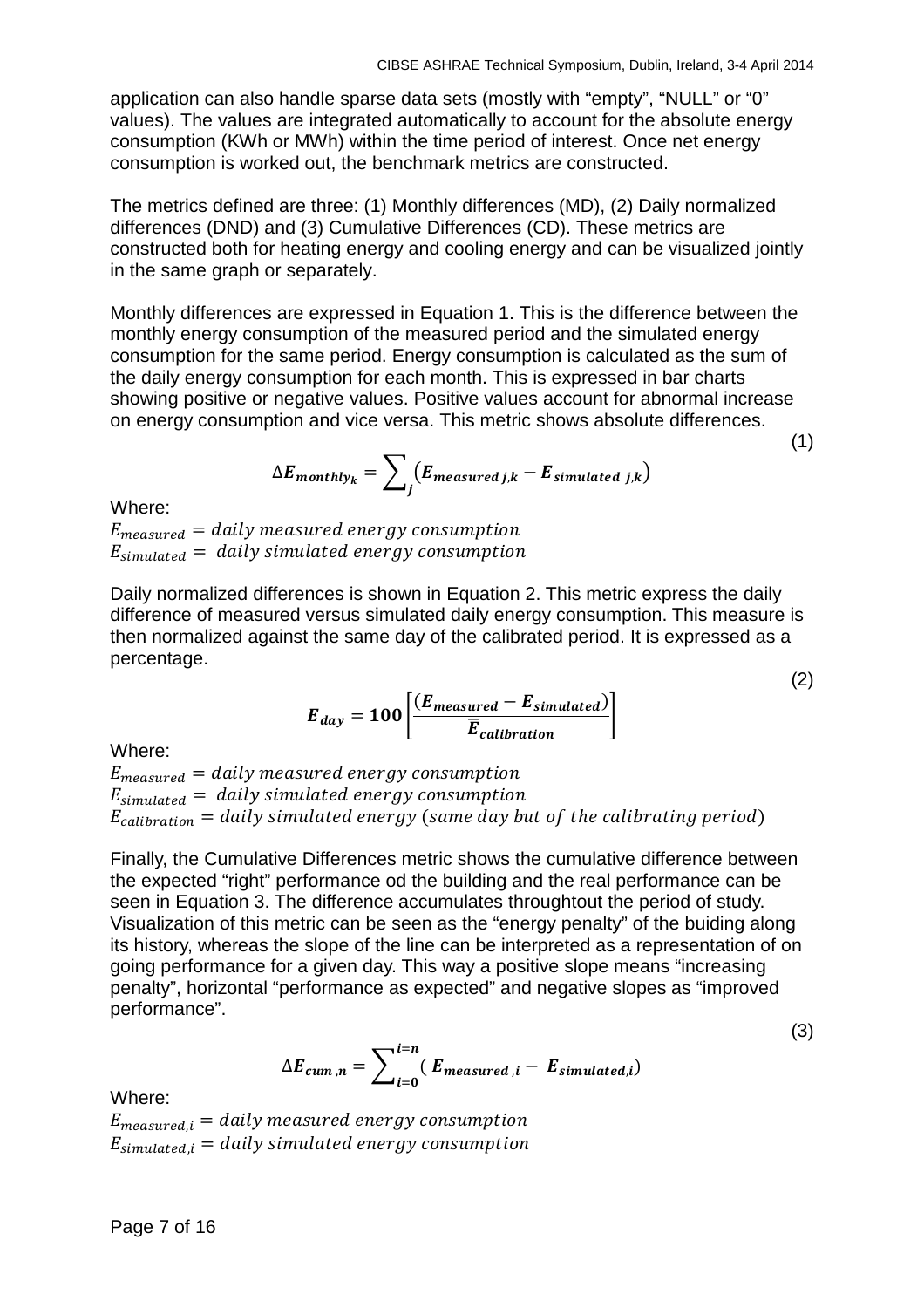### **3. Example of Use**

A previously developed model of an airport building [xix] was used as a case study for a primary assessment of the visualization metrics proposed. The model was developed using EnergyPlus [xiii] and comprises both the building envelope, zones and materials plus the HVAC system. Air is conditioned by a Dual Duct Variable Air Volume (VAV) Air Handling Unit.

A calibration period of 12 months was established as "fault free" performance. Secondly, a number of energy faults were induced within the simulation for the following three years of operation. The faults forced in the simulation are based on typical faults found in HVAC systems in some studies [viii]. The strategies for modelling faults in Energy plus have been documented by Lee and Yik [x] and Basarkar et al. [xi]. An example of a typical fault is a VAV box damper stuck to open or to the closed position. To simulate this fault, the *"Air Terminal: Dual Duct VAV / Zone Minimum Air Flow Fraction"* object was modified and fixed to the maximum value, being in this case the sizing value for the VAV box, calculated by Energy Plus. A more detailed description of all the faults generated is listed in [Appendix 2.](#page-16-0) Faults have been spread throughout a time span of three years and have been induced one at a time, so no concurrent faults were modelled. Each fault has been modelled for different possible scenarios: winter, summer, hot duct and cold duct. Some faults have been considered as abrupt changes (e.g.: stuck damper), while another faults were modelled as degradation (e.g.: temperature sensor offset). The data set was loaded into the EDVE tool and graphs were generated. The main visualization window displays the predefined benchmark measures whereas the secondary frame below shows additional time series data.

![](_page_8_Figure_4.jpeg)

In [Fig 5](#page-8-0) the MD graph is shown for the 4 years of the simulated period.

![](_page_8_Figure_6.jpeg)

<span id="page-8-0"></span>The graph shows the impact on energy consumption for each month throughout the four years of the data set. There more noticeable increase takes place during March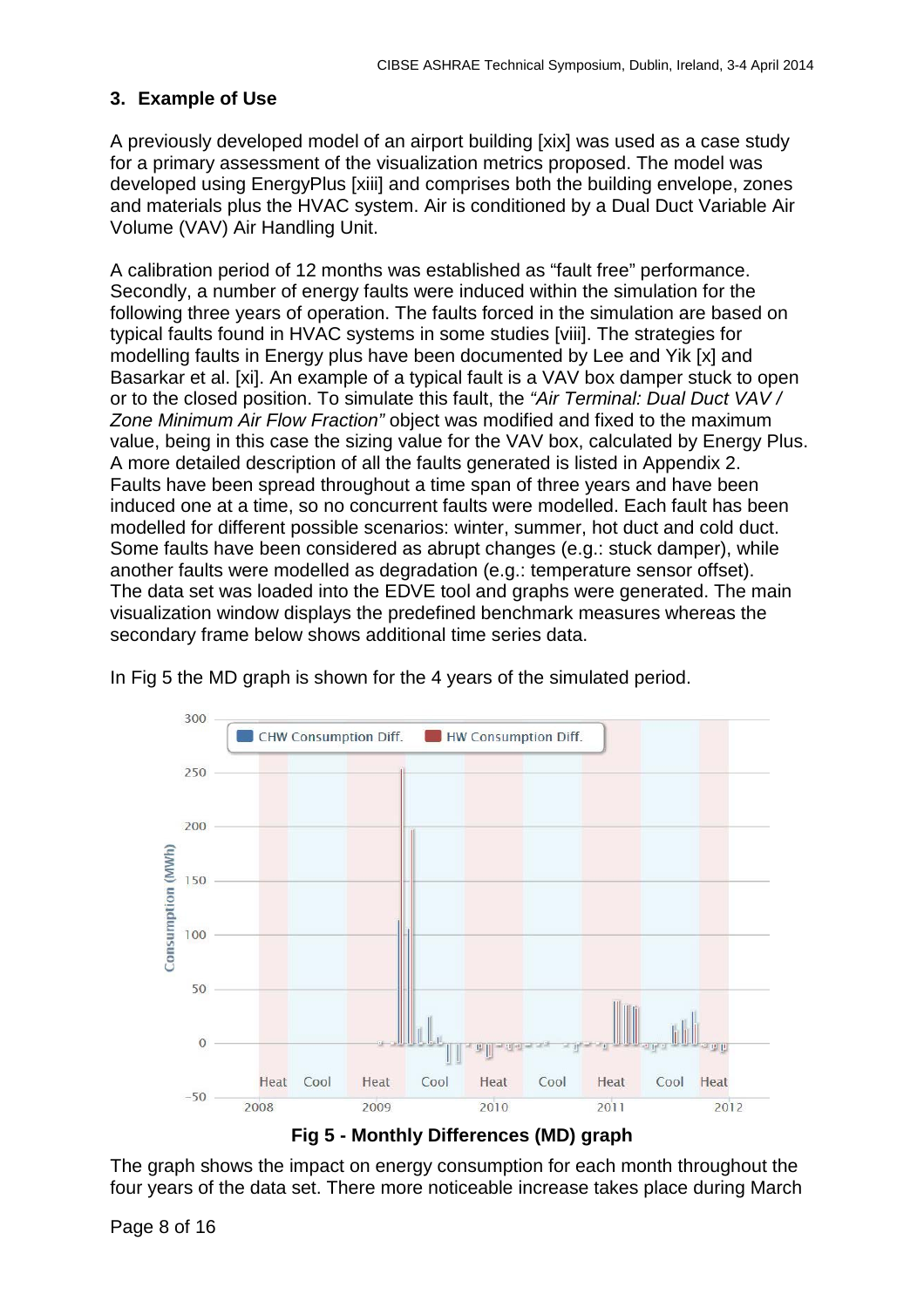and April 2009 (F1). The periods January-March 2011(F2) and July-September 2011 (F3) show also a difference in energy consumption for both CHW and HW.

Monthly differences work well as soon as the data available is sufficiently big to spot significant differences between different years and there are illustrative benchmarks assisting the users on finding out the relative importance of the differences observed. Otherwise, absolute data comparison doesn't adds much more information regarding the severity of the difference encountered.

In [Fig 6](#page-9-0) the DND graph shows more specific information for the same period as it can be relatively compared with the reference year by looking at the Y axis, where relative percentage for the same day of the reference year are shown. DND graphs shows that for fault one (F1) during March to April 2009, represents increases in energy consumption varying from 50% to 20% of an optimal performance in the case of HW. The same fault also triggered an significantly less important increase in CHW, approximately of a 5% more, and constant for all the period of the fault. The decrease in the impact of the fault on HW suggests a relationship with weather related variables, as it evolves towards the summer.

At this point, EDVE can assist to work out potential causes of this using the additional frame to find correlations with other parameters contained in the data set. For instance. The data set can contain a wealth of data streams, from temperatures at different points of the system, to setpoint or feedback damper position.

![](_page_9_Figure_5.jpeg)

![](_page_9_Figure_6.jpeg)

<span id="page-9-0"></span>An observation of the position of the dampers in [Fig 7,](#page-10-0) during the fault period mentioned, demonstrates an abrupt change in position to 50% that is correlated with the increase of energy consumption for the exact period. Abnormal operation of this damper is also correlated with F2 and F3 period, but this time less consistently as there are some fluctuations during both periods. It was found that comparison of different graphs is useful for reasoning and troubleshooting on diagnosing faults. Nevertheless, it is up to the ability, skills and engineering knowledge about the system of interest to accurately conclude with a reliable diagnosis that is not possible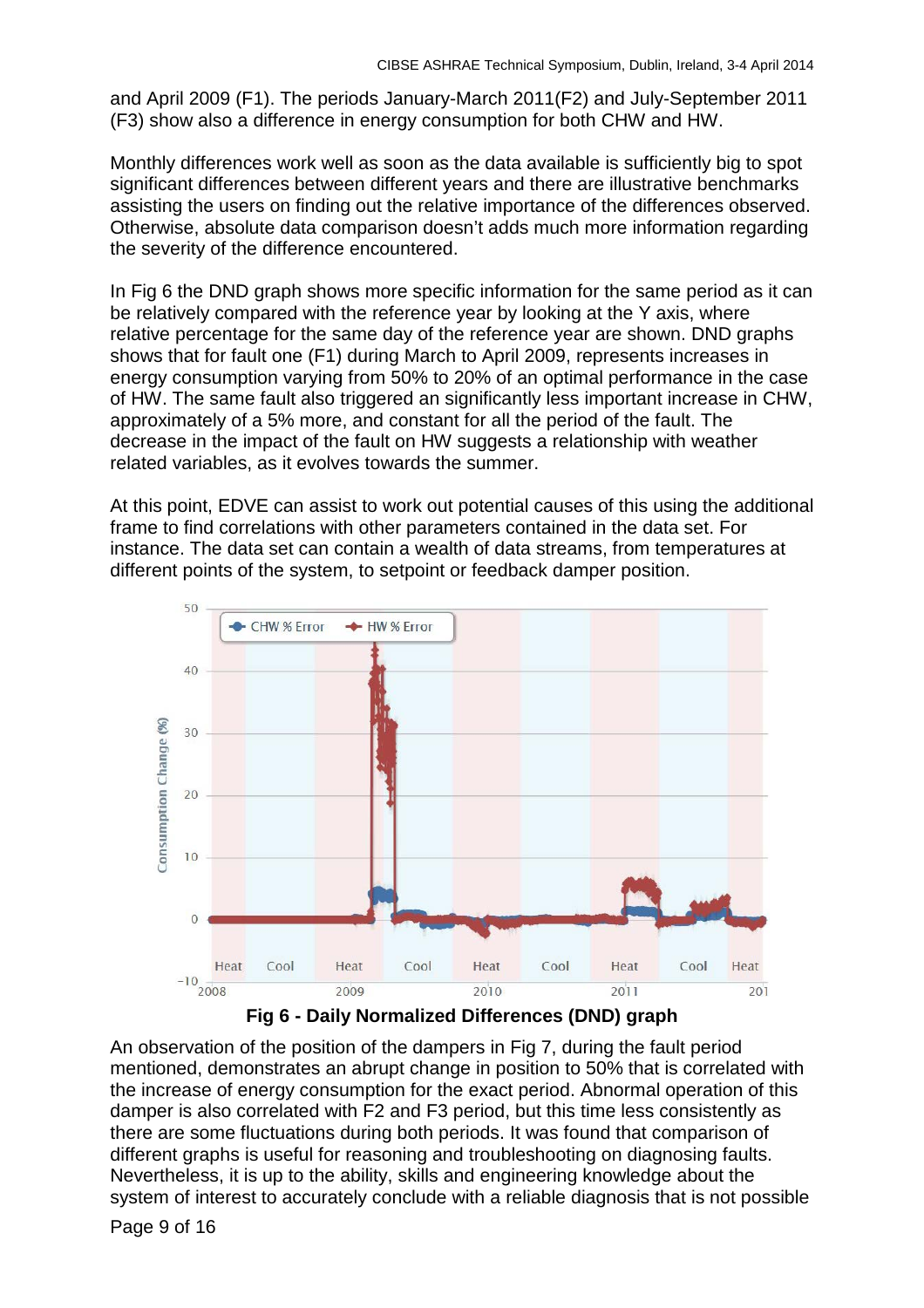to find out at first sight. For instance, while different graphs point out F1 as caused by a stuck damper, that damper effect was actually caused by a change in the Outdoor Air Ventilation settings to a higher rate (one of the forced faults).

![](_page_10_Figure_2.jpeg)

![](_page_10_Figure_3.jpeg)

<span id="page-10-0"></span>In [Fig 8](#page-10-1) the CD graph shows a clear representation of the faults induced for the different periods. As mentioned before, this graph conveys an abstracted representation of the HVAC performance during a period of time. We can clearly see that due to F1, nearly 700 MWh of energy was wasted. This metric represents more intuitively the net increase of energy consumption in relation to the optimum performance, it is hence very straightforward to establish a relationship between the temporal dimension and the net impact on the building performance. Comparison among different faults and periods become evident. For instance, F2 and F3 can be easily assessed as having an impact of approximately 150 MWh and 80 MWh, without any further calculation. On the other hand, impact on energy consumption due to energy conservation measures would be equally visible but featuring as decreases and easily highlighted by the negative slope.

![](_page_10_Figure_5.jpeg)

**Fig 8 - Cumulative Differences (CD) graph**

<span id="page-10-1"></span>Additionally, a more common graph used for FDD is the scattered plot of daily energy consumption versus outside dry bulb temperature presented in [Fig 9.](#page-11-0) The abnormal patterns due to faults are shown. As this graph is plotted for the whole four years period, it is difficult to ascertain what are the causes of the fault. However, EDVE can help identify the period of the fault by using a clickable legend, finding the period for the specific abnormal patterns, and performing a more narrowed search.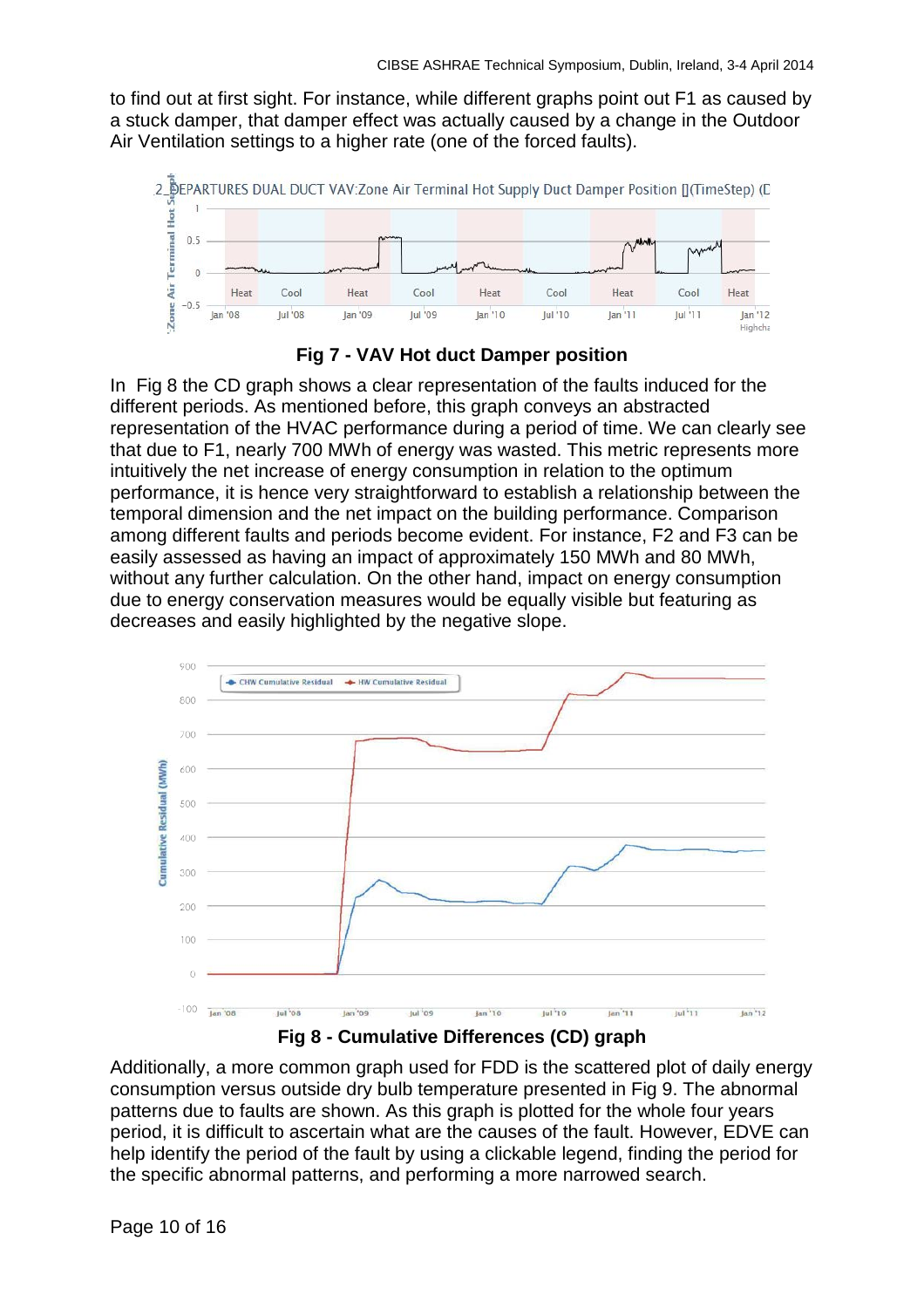![](_page_11_Figure_1.jpeg)

<span id="page-11-0"></span>**Fig 9 - Daily Consumption Vs. Average Daily Outside Dry Bulb Temperature**

### **3.1. Potential energy savings**

So far in the previous examples artificial faults were forced with a limited duration. In real systems, however, faults tend to extend in time an remain unobserved until a major failure occur or discomfort complaints arise. An early detection of this faults and a subsequent translation into actionable information can lead to substantial energy savings.

Survey studies in US [v] have illustrated the main factors, barriers and benefits of already adopted energy monitoring tools ranging from simple dashboards to advanced FDD software. Heavy reliance on the human factor was also identified as the main setback related to the real effectiveness of these tools. Adoption of structured energy management framework such as the one proposed by ISO 50001 is meant to facilitate the realization of energy savings.

Regarding quantification of energy savings, Irish researchers have recently documented the results of a pilot implementation where different faults have been detected on a set of Air Handling Units (AHU), demonstrating cost-effectiveness of the solution [xvi]. To give an example, a single fault in one AHU similar to as one of the simulated in this paper such as a stuck damper was calculated to impose a penalty of €18,000 to if run unnoticed during one year (as it was confirmed by the data recorded), this can jump to €48,000 combined with other common faults as passing heating/cooling valve actuator.

### **4. Future development**

The next subsections describe the planned stages of the development of EDVE. Future uses of the tool will comprise the development of simplified models calibrated to actual monitored demonstrator buildings with a known history of faults. EDVE revealed also as an effective instrument to test different simulation strategies targeted at Fault Detection.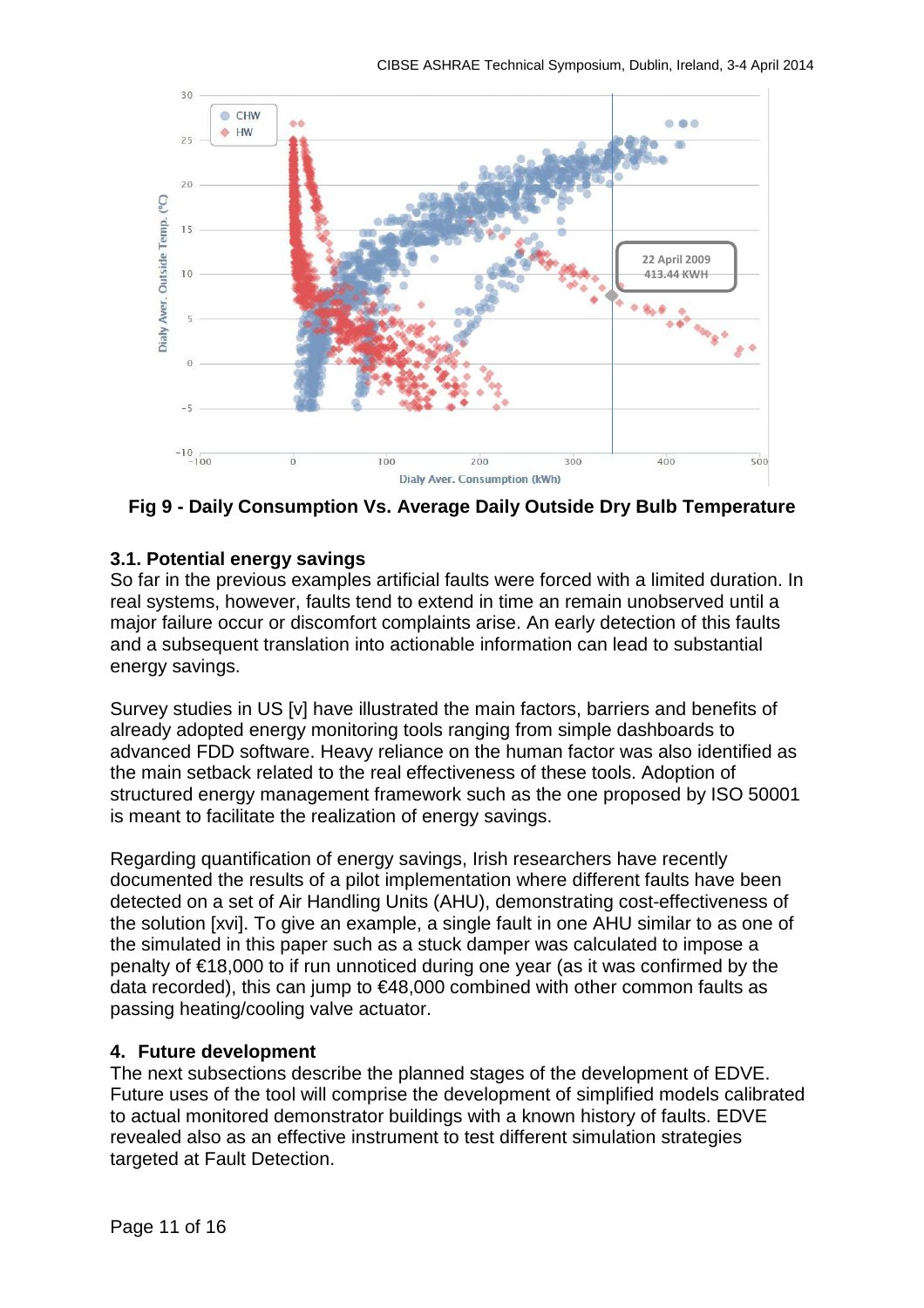### **4.1.Integration with database.**

Energy monitoring applications based on data manipulation need to tackle the interoperability with existing databases. One way of solving this problem is the creation of higher abstraction layers of information by introducing a taxonomy for conveying meaningful information to the otherwise raw data. Examples of this have been analysed in Ireland introducing the DataWarehouse concept [xii], which is a holistic "*Ndimensional*" information management system that stores, integrates and analyse complex data sets. Another way of solving this problem is to create a meaningful model representation of knowledge using a metadata layer based on the concept of ontology [xiii]. Researchers in Austria have also developed a monitoring systems toolkit (MOST) with a vision on ultra connectivity between a broad range of network platforms [xv].

### **4.2.Data Manipulation.**

Another interesting feature to further develop is the capability of loading data that are format independent. Users will load a data set and interactively will be asked to point at the specific streams for CHW and HW consumption, whether the file is formatted according to specific standards, and other features. Identify two different sources of data (simulated and real data) will be also studied. Previous knowledge of the database structure, data quality and availability is always required from the user side.

### **4.3.Addition of new visualizations.**

Additional capabilities for interactive visualization and exploration of new libraries will be explored. The capability to generate "small multiples" that facilitate comparison of multivariate data by enforcing comparisons of changes and differences among objects will be analysed.

### **4.4.Automation of fault detection routines**

The process of Fault Detection can be enhanced by applying data mining algorithm that search for frequent patterns, associations and correlations among the stream of different time series.

### **4.5.Enterprise user system and applicability**

So far the EDVE tool is installed in a local server and can be accessed by a variety of users. An enterprise application architecture will provide an scalable and modulable platform that can handle concurrent access, multi-users and user customization. This way, the platform can be used independently and deployed permanently for remote access.

Although the paper focuses on HVAC as main energy consumer in buildings, energy monitoring based on visualization, simulation and time series analysis can be applied as a generic tool to a wide range of energy systems provided simulation techniques and calibration methodologies are sound and sanctioned by practice. This can be said for instance of CHP plants, where simulation libraries has been developed widely by Razak [xvii] and effective methods for FDD of coolant systems make consistent use of time series visualization [xviii]. Another important field of application for EDVE can be the renewable energy systems (RES). Fault detection methods applied to RES have been thoroughly summarized by Al-Sheik and Moubayed [xix]. In contrast with the case study illustrated in this paper that focuses on large time extents, FDD methods targeted to PV panels, PEM fuel cells and wind turbines use narrower time windows [xx].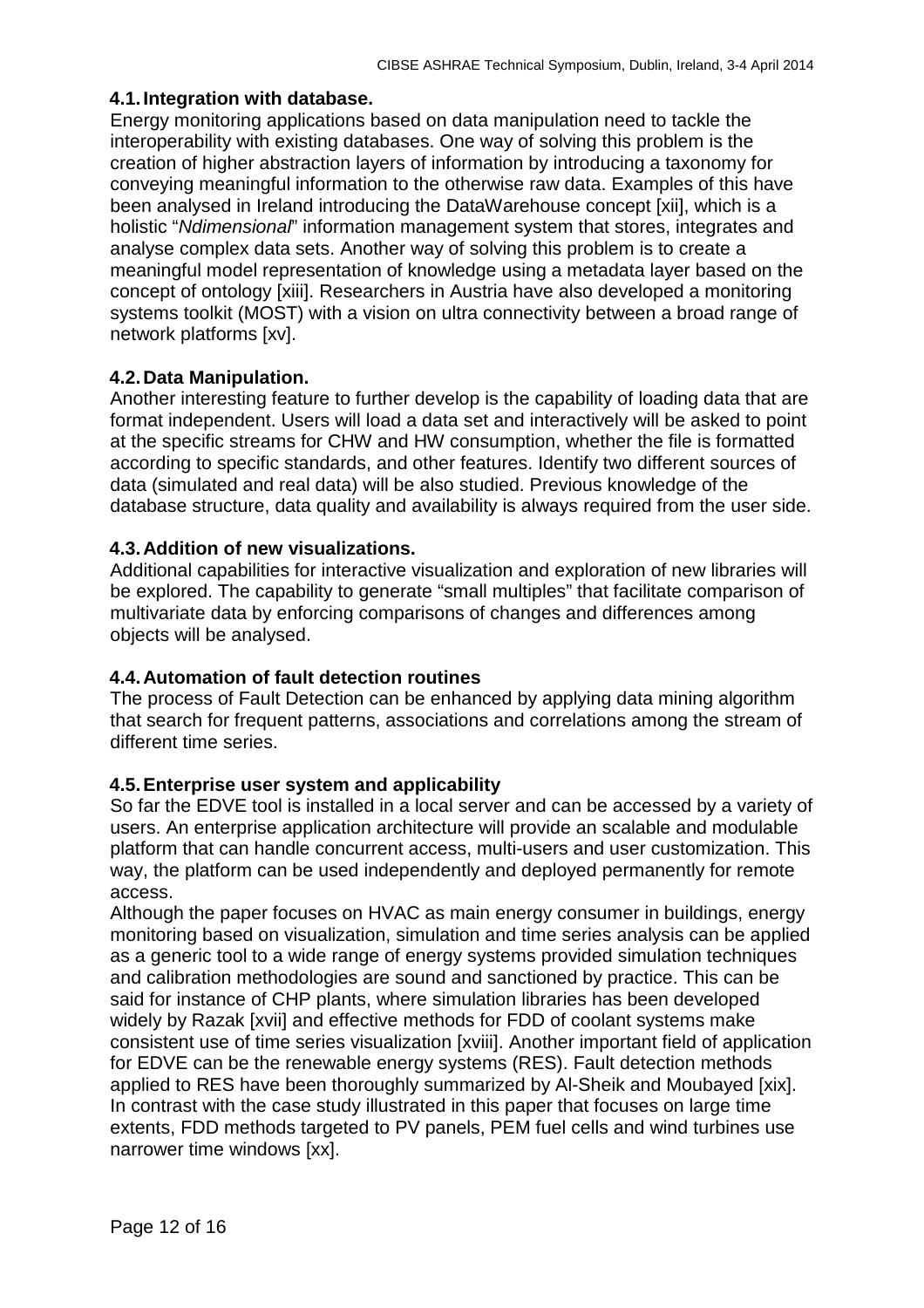Equally important to simulation and FDD methods is also the existence of adequate data acquisition and storage capabilities. Insufficiently sensed devices can also be a costly barrier to FDD implementation.

#### **5. Conclusion and Recommendations**

In this paper the EDVE tool was described. Different technologies were compared against a set of proposed benchmarks and the benefits of using low level frameworks for engineering applications was highlighted. An example of use was illustrated: a data set generated by a simulation tool where faults have been induced was visualized and possible causes of error were tracked down. From the three graphs presented it can be concluded that DND and CD were in general more effective to transfer meaningful information, and had a better perceptual representation of energy performance and fault impact. It can be concluded that enhanced visualization tools are becoming more present for developers and scientist due to huge increase of the community and tools available, boosted by the open source model. These new technologies will influence the way data is transformed into actionable information and will assist also in representing novel concepts, as for instance, the one generated by FDD tools. Development and testing of new applications using real case scenarios, and active involvement of stakeholders becomes crucial to build robust effective tools that avoid unnecessary complexity to the final user.

### **References**

*i* Perez-Lombard J, Ortiz J, Pout A. A review on building energy consumption information. Energy and Buildings. 40. 2008 394-398

*ii* International Energy Agency. Computer Aided Evaluation of HVAC system performance. 342002.

*iii* Duarte C, Acker R, Grosshans R, Manic M, Van Den Wymelenberg K, Rieger C. Prioritizing and Visualizing Energy Management and Control System Data to Provide Actionable Information for Building Operators. Western Energy Policy Research Conference, 2011, Boise, ID. USA.

*iv* Piette MA, Satkartar K, Friedman H. ECMS and Time=Series Analysis in Large Government Office Building. Lawrence Berkeley National Laboratory. Proceedings of the 9<sup>th</sup> National Conference on Building Commissioning. 2001. New Jersey.

*v* Ulickey J, Fackler T, Koeppel E, Soper J. Building Performance Tracking in Large Commercial Buildings: Tools and Strategies. Subtask 4.3. Characterisation of Fault Detection and Diagnosis (FDD) and Advanced Energy Information Systems (EIS) Tools. 2010. California Commissioning Collaborative.

*vi* Seung uk Lee P, Painter FL, Claridge DE. Whole-Building Commercial HVAC System Simulation for Use in Energy consumption Fault Detection. ASHRAE Transactions. Vol 113 (2): 52-61.

*vii* Raftery P, Keane MM, O'Donnell J. Calibrating whole building energy models: An evidence-based methodology. 2011. Energy and Buildings. n 43: 2356 – 2364 *viii* IEA. Building optimization and fault diagnosis source book. Annex 25. Energy conservation in Buildings and Communities program. 1996 .International Energy Agency. Finland.

ix Blanes LM, Costa A, Keane MM. Simulation to support ISO 50001 energy management systems and fault detection and diagnosis. Case study of Malpensa airport. Proceedings of the 13<sup>th</sup> IBPSA Conference. 2013. Chambery. France. *x* Lee SH, Yik FWH. A Study on the energy penalty of various air-side system faults in buildings. Energy and Buildings. 2010. n. 42: 2-10.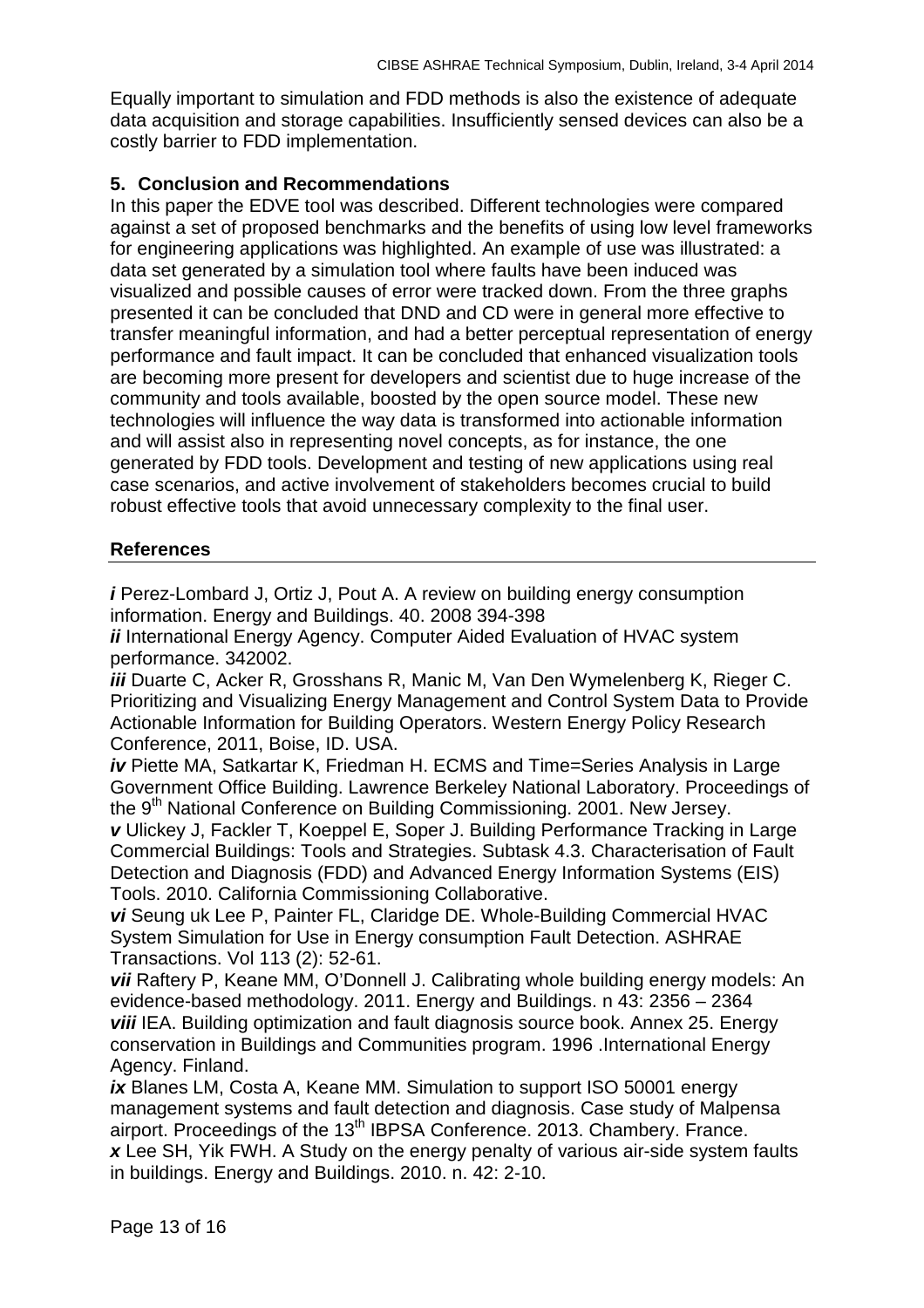*xi* Basarkar M, Pan X, Wang L, Haves P, Hong T. Modelling and simulation of faults in Energyplus. Proceedings of Building Simulation 2011: 2897-2903.

*xii* Stack P, Cahill B, Manzoor F, Menzel, K. Data Warehouse Model to support Optimized Operation and Energy Savings in Buildings. Proceeding of International Conference for Building Operations 2011.

*xiii* Tomašević N, Batić M, Vraneš S. Ontology-Enabled Airport Energy Management. Proceedings of the 3<sup>rd</sup> International Conference on Information Society Technology. ICIST 2013. Kopaonic. Serbia.

*xiv* DOE. Department of Energy US. Energy Plus (Version 8.1.0.). 2013. Online. Available from:

[http://apps1.eere.energy.gov/buildings/energyplus/energyplus\\_about.cfm](http://apps1.eere.energy.gov/buildings/energyplus/energyplus_about.cfm) *xv* TU Wienn. MOST Monitoring System Toolkit. Online. Available from <http://most.bpi.tuwien.ac.at/>

*xvi* Bruton K, Raftery P, O'Donovan P, Aughney N, Keane MM, O'Sullivan D.T.J. Development and alpha testing of a cloud based automated fault detection and diagnosis tool for Air Handling Units. Automation in Construction 39. 2014. 78-83 *xvii* Razak A.A. Development of Modelica Library for Dynamics Simulation of CHP Plant: Modelica library structure design and modelling for transient simulation of combined Heat and Power (CHP) plant. LAP LAMBERT Academic Publishing (November 29, 2011)

*xviii* Thomson M, Twigg P.M., Majeed B.A., Ruck N. Statistical process control based fault detection of CHP units. Control Engineering Practice. Vol. 8. Jan 2000. 13-20.

*xix* Al-Sheikh H, Moubayed N. Fault Detection and Diagnosis of Renewable Energy Systems: An Overview. Proceedings of REDEC. 2012.

*xx* Zhang L, Huang A.Q. Model-based fault detection of hybrid fuel cell and photovoltaic direct current power sources. Journal of Power Sources. Vol 196. Issue 11. June 2011. 5197-5204.

**xxi** European Council for an Energy Efficient Economy. Cost optimal building performance requirements. 2011. Online. Available from [http://www.eceee.org/policy](http://www.eceee.org/policy-areas/buildings/cost_optimality/cost_optimality-eceeereport.pdf)[areas/buildings/cost\\_optimality/cost\\_optimality-eceeereport.pdf](http://www.eceee.org/policy-areas/buildings/cost_optimality/cost_optimality-eceeereport.pdf)

*xxii* Environmental Protection Agency of US. Portfolio Manager. Online. Available from [http://www.energystar.gov/buildings/facility-owners-and-managers/existing](http://www.energystar.gov/buildings/facility-owners-and-managers/existing-buildings/use-portfolio-manager)[buildings/use-portfolio-manager](http://www.energystar.gov/buildings/facility-owners-and-managers/existing-buildings/use-portfolio-manager)

*xxiii* Torcellini P, Deru M, Griffith B, Benne K, Halverson M, Winiarski D, Crawley D. DOE Commercial Building Benchmark Models. 2008. ACEEE Summer Study on Energy Efficient Buildings.

**xiv** iSERV. Inspection of HVAC systems through continuous monitoring and benchmarking. Online. Available from<http://www.iservcmb.info/>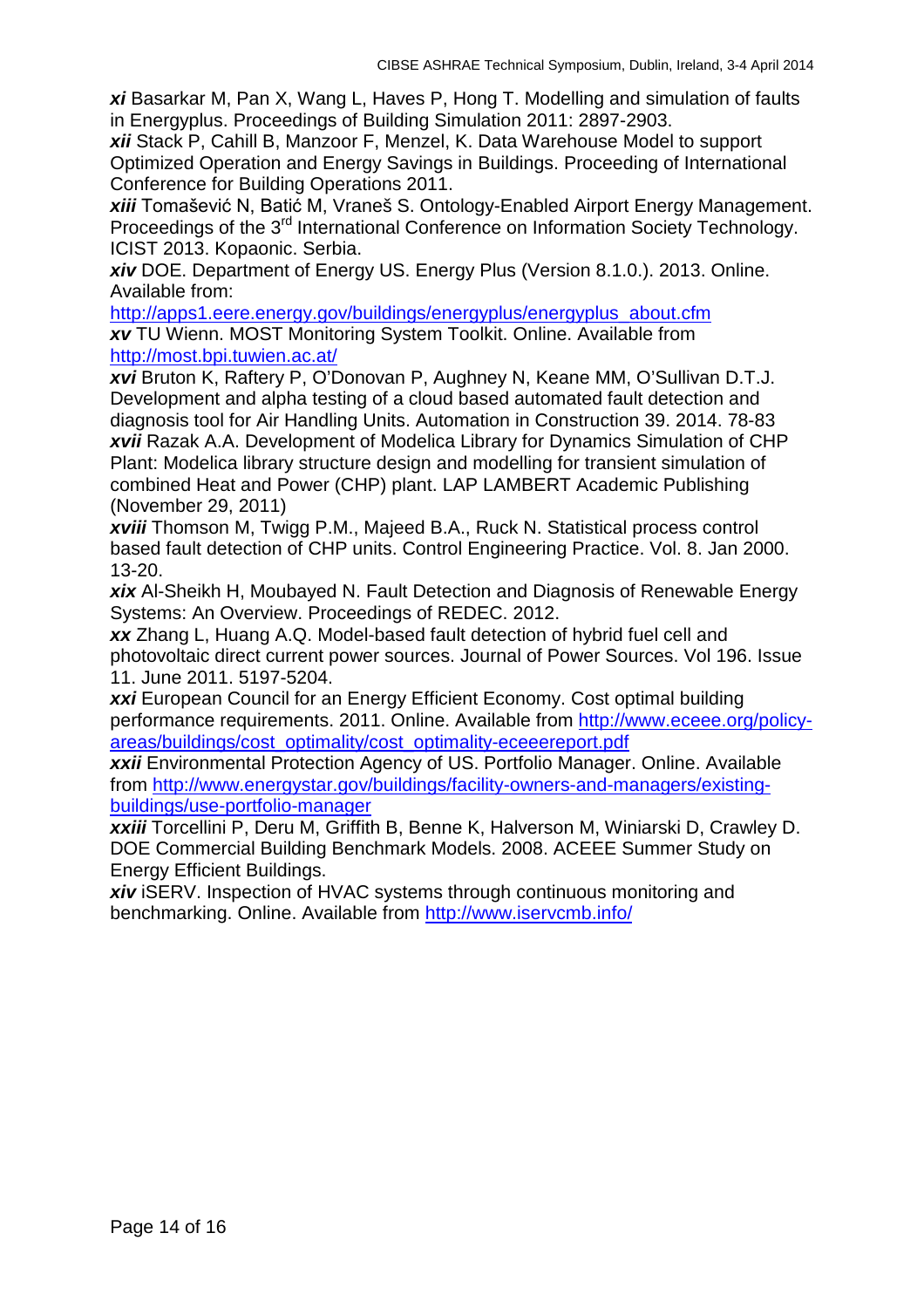<span id="page-15-0"></span>

| <b>Concept</b>         | <b>Indicator</b>             | <b>Value</b>                                                 |
|------------------------|------------------------------|--------------------------------------------------------------|
| <b>Execution Speed</b> | Time Reading a               | R: 2'15"                                                     |
|                        | 525600 rows and 33           |                                                              |
|                        | column data base,            | Vaadin (Tomcat 7 server): 39"                                |
|                        | and processing a             |                                                              |
|                        | cumulative sum<br>operation. |                                                              |
| Time of                | Code Length                  | $R: 60$ lines                                                |
| development            |                              | Vaadin: 300 lines                                            |
| <b>Flexibility</b>     | Number of GUI                | R: up to 15 built-in components and 1                        |
|                        | components                   | main layout.                                                 |
|                        |                              | Vaadin: up to 30 built-in components                         |
|                        |                              | with 3 totally configurable combinable                       |
|                        |                              | main layouts and more than 367 third<br>parties components.  |
| <b>Compatibility</b>   | Web server OS                | R: Shiny server only for Linux.                              |
|                        | Compatibility                | Vaadin: Tomcat 7 All platforms (or                           |
|                        |                              | any application server like Glassfish,                       |
|                        |                              | JBoss)                                                       |
| <b>Data Source</b>     | Data format that can         | R: Excel, CSV, SQL, Oracle, MSSQL,                           |
|                        | be read                      | MySQL, SPSS, Hadoop, Cassandra,                              |
|                        |                              | MongoDB, XML, JSON                                           |
|                        |                              | Vaadin: All Java supported.                                  |
| <b>Learning curve</b>  | Time to deploy first         | R: 1 time unit.                                              |
|                        | application                  | Vaadin+Tomcat: 2 time units.                                 |
| <b>IDE</b>             | <b>Feature List</b>          | R: R Studio<br>Vaadin: Eclipse, NetBeans                     |
| Programing             |                              | R: R scripting                                               |
| Language               |                              |                                                              |
|                        |                              | Vaadin: Java                                                 |
| <b>Web Technology</b>  |                              | R: JavaScript                                                |
| <b>License</b>         |                              | Vaadin: Java, GWT, Ajax, JavaScript<br><b>R: GPL 3.0</b>     |
|                        |                              |                                                              |
| <b>Documentation</b>   | Manuals, books and           | Vaadin: Apache 2.0<br>R: Official Manual and wide variety of |
|                        | community activity.          | third parties books. Wide community in                       |
|                        |                              | forums and online groups.                                    |
|                        |                              | Vaadin: Official Manual. Wide                                |
|                        |                              | implementation examples. Not many                            |
|                        |                              | third parties books. Wide community                          |
|                        |                              | of add-ons developers and users.                             |
| <b>State of</b>        | Date of the first stable     | <b>R:</b> since 2000. Last version: 3.0.1                    |
| <b>Development</b>     | version and actual           | Shiny app server: Beta version 0.6                           |
|                        | version.                     | Vaadin: since 2002 Last version: 7.1.0                       |
|                        |                              | Tomcat app server: since 1999 Last<br>version: 7.0.41        |

**Table 2 - R Vs. Vaadin**